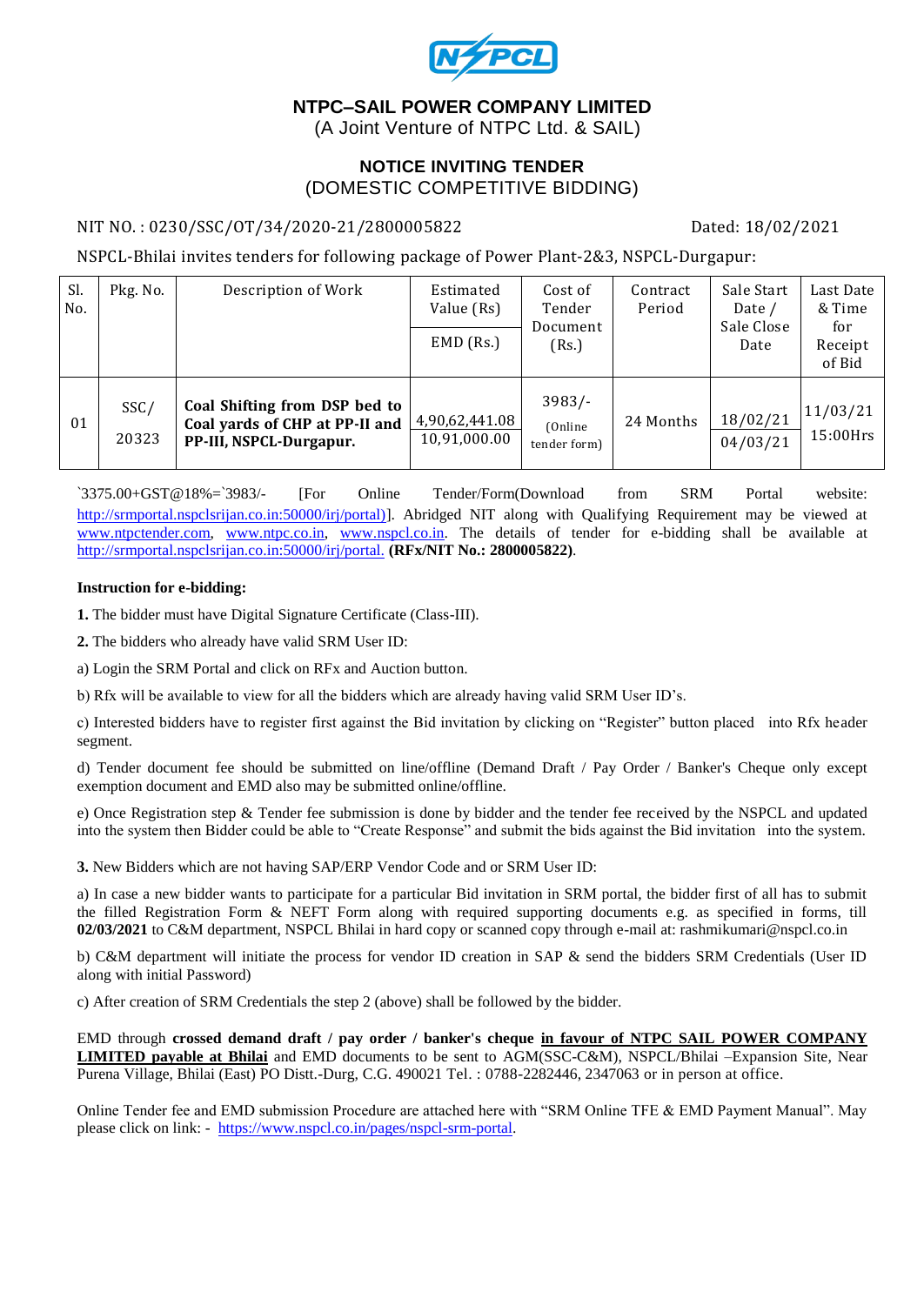# **QUALIFYING REQUIREMENT**

#### **Name of Works: "Coal Shifting from DSP bed to Coal yards of CHP at PP-II and PP-III, NSPCL-Durgapur".**

The bidder should meet the Qualifying Requirements (QR) stipulated hereunder with notes:

## **1.0Technical Criteria:**

- **1.1** The bidder must have experience of execution of **similar work** i.e. shifting/Transportation of Coal/Earth/Ash/Boulder/Slag/Ore and should have shifted a minimum of 2500MT (Metric Ton) of such materials on any single day.
- **1.2** The bidder should have **executed** similar works during preceding 7 (Seven) years from the date of Technical Bid opening with Order value as under-
- i) Single Order/Contract of value not less than Rs. **540.30** Lakhs

**OR**

ii) Two Order/Contract of value not less than Rs. **337.69** Lakhs each

**OR**

iii) Three Order/Contract of value not less than Rs. **270.15** Lakhs each.

## **2.0 Financial Criteria:**

**2.1** The average annual turnover of the Bidder, in the preceding three (3) financial years as on date of Technical bid opening shall not be less than INR **337.69** Lakh (Indian Rupees Three Crores Thirty Seven Lakhs Sixty Nine Thousands only).

In case where audited results for the last preceding financial year as on the date of Techno-Commercial bid opening are not available, the financial results certified by a practicing Chartered Accountant shall be considered acceptable. In case, Bidder is not able to submit the certificate from practicing chartered Accountant certifying its financial parameters, the audited results of three consecutive financial years preceding the last financial year shall be considered for evaluating the financial parameters.

**2.2** Net worth of the bidder shall not be less than 100% of the bidders paid up share capital as on the last day of the preceding financial year. In case the Bidder meets the requirement of Net Worth based on the strength of its Subsidiary (ies) and / or Holding Company and / or Subsidiary (ies) of its Holding Companies wherever applicable, the Net worth of the bidder and its Subsidiary (ies) and /or Holding Company and / or Subsidiary (ies) of the Holding Company, in combined manner should not be less than 100% of their total paid up share capital. However individually, their Net worth should not be less than 75% of their respective paid up share capitals. For Consortium/Joint Venture, wherever applicable, the net worth of all Consortium/Joint Venture members in combined manner should not be less than 100% of their paid up share capital. However individually, their Net Worth should not be less than 75% of their respective paid up share capital.

Net worth in combined manner shall be calculated as follows:

#### Net worth (combined) =(X1+X2+X3) / (Y1+Y2+Y3) X 100

Where X1, X2, X3 are individual net worth which should not be less than 75% of the respective paid up share capitals and Yl, Y2, Y3 are individual paid up share capitals.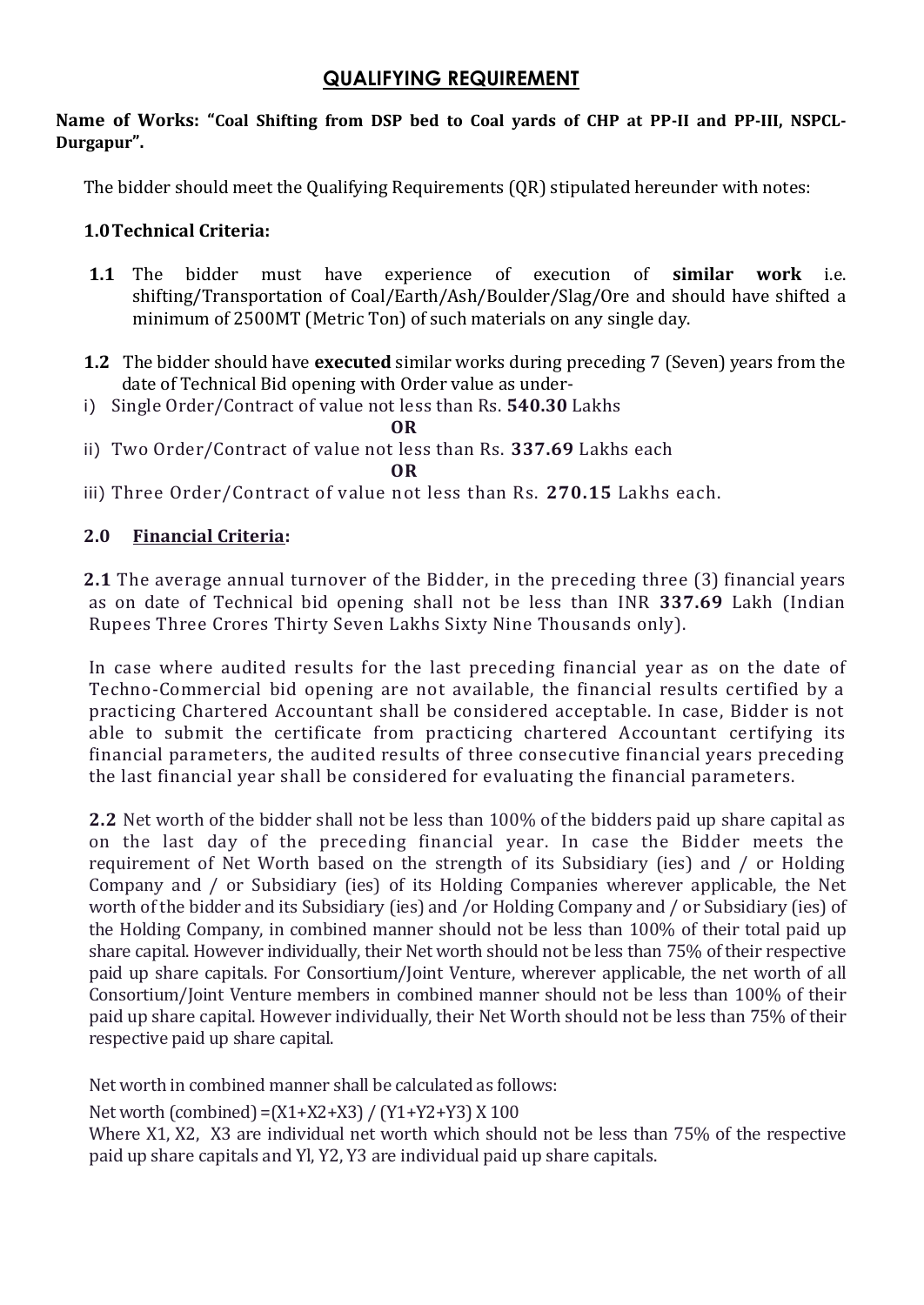## **NOTES:**

(i)The word "**Similar Work"** shall mean shifting/transportation of coal/Earth/Ash/Boulders/Slag/Ore in the past in any Govt. Organization/PSU/Joint Venture (One partner of JV must be either Govt. Organization or PSU).

(ii) The word "**Executed"** means that the bidder should have achieved the Progress specified in the Techno-Commercial bid even if total Contract/Order is not completed/closed. The same shall be supported by documentary evidence issued by the Owner/Employer such as completion certificate/Joint Protocol/ Running Final Bills etc.

(iii)While computing the annual turnover other income shall not be considered.

(iv)In case of JV of two or more individual/Firms/Companies all the partners of Joint Venture Consortiums shall be collectively required to meet the Turnover as per QR para 2.1.

(v) In case of JV of two or more Individual/Firms/Companies to qualify for QR para 1.2 Executed work order value of Individual/Firms/Companies shall be considered.

(vi)Necessary documentary evidence in support requirements of QR are to be submitted.

(vii) Figures indicated in Clause-1.2 are inclusive of taxes and duties.